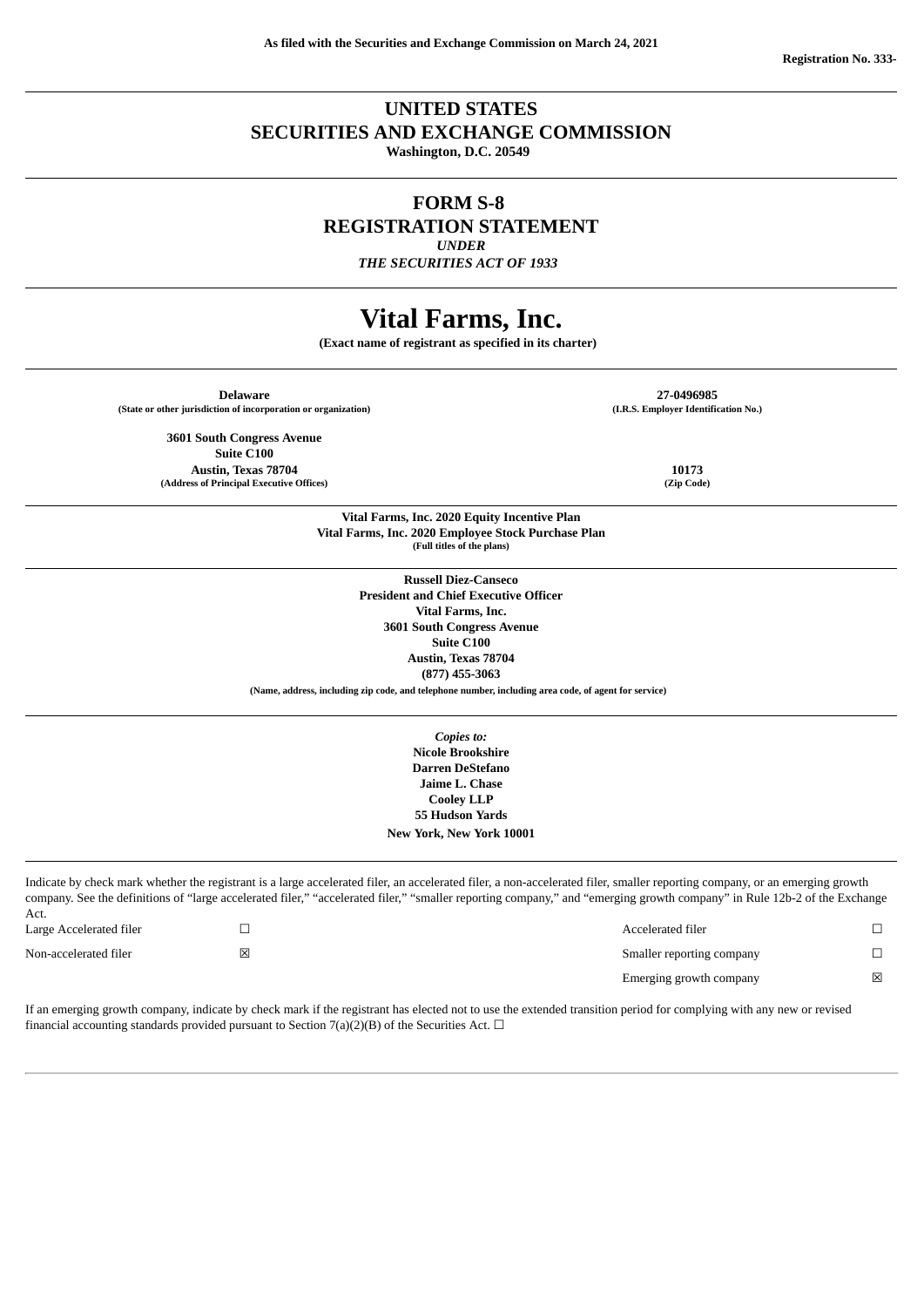#### **CALCULATION OF REGISTRATION FEE**

| <b>Title of Securities</b><br><b>To Be Registered</b>                             | Amount<br>To Be<br>Registered(1) | Proposed<br>Maximum<br><b>Offering Price</b><br>Per Share | Proposed<br>Maximum<br>Aggregate<br><b>Offering Price</b> | Amount of<br><b>Registration Fee</b> |
|-----------------------------------------------------------------------------------|----------------------------------|-----------------------------------------------------------|-----------------------------------------------------------|--------------------------------------|
| <b>2020 Equity Incentive Plan</b><br>(Common stock, \$0.0001 par value per share) | 1,577,761(2)                     | \$26.14(4)                                                | \$41,242,672.54(4)                                        | \$4,499.58                           |
| 2020 Employee Stock Purchase Plan<br>(Common stock, \$0.0001 par value per share) | 394,440(3)                       | \$22.22(5)                                                | \$8,764,062,36(5)                                         | \$956.16                             |
| <b>TOTAL</b>                                                                      | 1.972.201                        |                                                           | \$50,006,734.90                                           | \$5,455.74                           |

(1) Pursuant to Rule 416(a) under the Securities Act of 1933, as amended (the "**Securities Act**"), this Registration Statement shall also cover any additional shares of common stock that become issuable under the above-named plans by reason of any stock dividend, stock split, recapitalization or any other similar transaction effected without receipt of consideration which results in an increase in the number of Vital Farms, Inc.'s (the "**Registrant**") outstanding shares of common stock, par value \$0.0001 per share (the "**Common Stock**").

- (2) Represents additional shares of the Registrant's Common Stock reserved for future grant under Vital Farms, Inc. 2020 Equity Incentive Plan (the "**2020 Plan**") as a result of the automatic increase in shares reserved thereunder on January 1, 2021 pursuant to the terms of the 2020 Plan. The 2020 Plan provides that an additional number of shares will automatically be added annually to the shares authorized for issuance under the 2020 Plan on January 1, 2021 through January 1, 2030, in an amount equal to the lesser of (a) 4% of the total number of shares of Common Stock outstanding on December 31st of the preceding calendar year and (b) a number of shares of Common Stock designated by action of the Registrant's board of directors.
- (3) Represents additional shares of the Registrant's Common Stock reserved for issuance under the Vital Farms, Inc. 2020 Employee Stock Purchase Plan (the "**ESPP**") as a result of the automatic increase in shares reserved thereunder on January 1, 2021 pursuant to the terms of the ESPP. The ESPP provides that an additional number of shares will automatically be added annually to the shares authorized for issuance under the ESPP on January 1, 2021 through January 1, 2030. The number of shares added each year will be equal to the lesser of: (a) 1% of the total number of shares of Common Stock outstanding on the last day of the calendar month before the date of the automatic increase; (b) 900,000 shares of Common Stock and (c) a number of shares of Common Stock designated by action of the Registrant's board of directors prior to the date of the increase.
- (4) Estimated pursuant to Rule 457(c) and Rule 457(h) solely for the purpose of calculating the registration fee. The proposed maximum offering price per share and proposed maximum aggregate offering price are based on the average high and low sale prices of the Common Stock as reported on The Nasdaq Global Market on March 22, 2021.
- (5) Estimated pursuant to Rule 457(c) and Rule 457(h) solely for the purpose of calculating the registration fee. The proposed maximum offering price per share and proposed maximum aggregate offering price are based on the average high and low sale prices of the Common Stock as reported on The Nasdaq Global Market on March 22, 2021, multiplied by 85%, which is the percentage of the price per share applicable to purchases under the ESPP.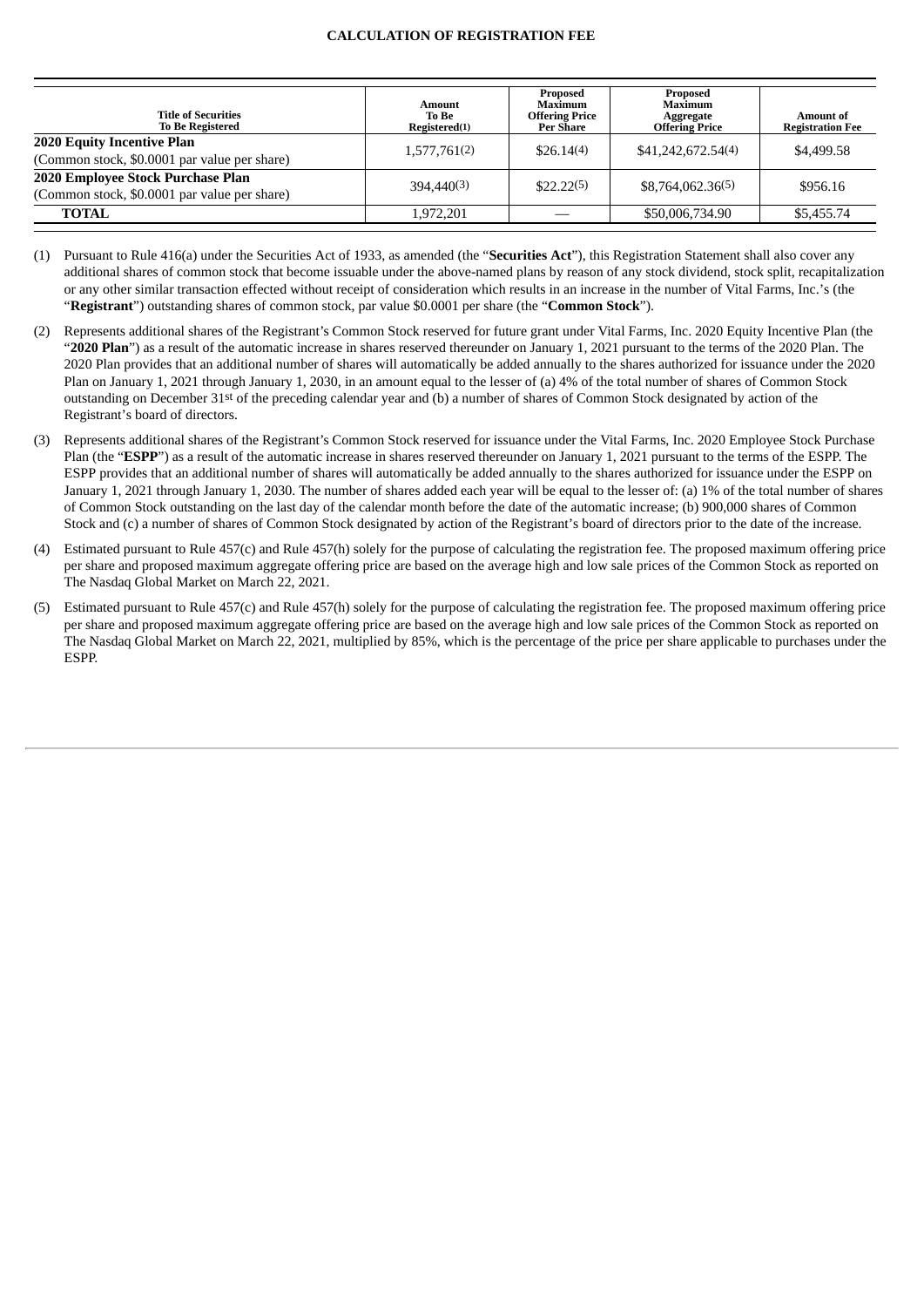#### **EXPLANATORY NOTE**

Pursuant to General Instruction E of Form S-8, the Registrant is filing this Registration Statement with the Securities and Exchange Commission (the "Commission") to register an additional 1,577,761 shares of common stock under the Vital Farms, Inc. 2020 Equity Incentive Plan and an additional 394,440 shares of common stock under the Vital Farms, Inc. 2020 Employee Stock Purchase Plan, pursuant to the provisions of each plan which provide for annual automatic increases in the number of shares of common stock reserved for issuance under each respective plan.

#### **PART II**

#### **INFORMATION REQUIRED IN THE REGISTRATION STATEMENT**

#### **Item 3. Incorporation of Documents by Reference.**

Vital Farms, Inc. (the "**Registrant**") hereby incorporates by reference into this Registration Statement the following documents filed by it with the Commission:

- (a) the contents of the Registrant's Registration Statement on [Form](http://www.sec.gov/Archives/edgar/data/1579733/000119312520206461/d94951ds8.htm) S-8, previously filed with the Commission on July 31, 2021 (File No. 333- 240258);
- (b) the Registrant's Annual Report on [Form](http://www.sec.gov/Archives/edgar/data/0001579733/000156459021014969/vitl-10k_20201227.htm) 10-K (File No. 001-39411) for the fiscal year ended December 27, 2020, filed with the Commission on March 24, 2021;
- (c) the Registrant's Current Report on [Form](http://www.sec.gov/Archives/edgar/data/1579733/000119312521001952/d92649d8k.htm) 8-K (File No. 001-39411) filed with the Commission on January 5, 2021; and
- (d) the description of The Registrant's Common Stock contained in the Registrant's Registration Statement on [Form](http://www.sec.gov/Archives/edgar/data/1579733/000119312520200971/d73239d8a12b.htm) 8-A (File No. 001-39411) filed with the Commission on July 28, 2020, under Section 12(b) of the Securities Exchange Act of 1934, as amended (the "**Exchange Act**"), including any amendments or reports filed for the purpose of updating such description.

All documents filed by the Registrant pursuant to Section 13(a), 13(c), 14 or 15(d) of the Exchange Act (other than Current Reports furnished under Item 2.02 or Item 7.01 of Form 8-K and exhibits furnished on such form that relate to such items) on or after the date of this Registration Statement and prior to the filing of a post-effective amendment to this Registration Statement which indicates that all securities offered hereby have been sold or which deregisters all securities then remaining unsold, shall be deemed to be incorporated by reference into this Registration Statement and to be a part hereof from the date of filing such documents. Any statement contained in a document incorporated or deemed to be incorporated by reference herein shall be deemed to be modified or superseded for purposes of this Registration Statement to the extent that a statement herein or in any subsequently filed document which also is or is deemed to be incorporated by reference herein modifies or supersedes such statement. Any such statement so modified or superseded shall not constitute a part of this Registration Statement, except as so modified or superseded.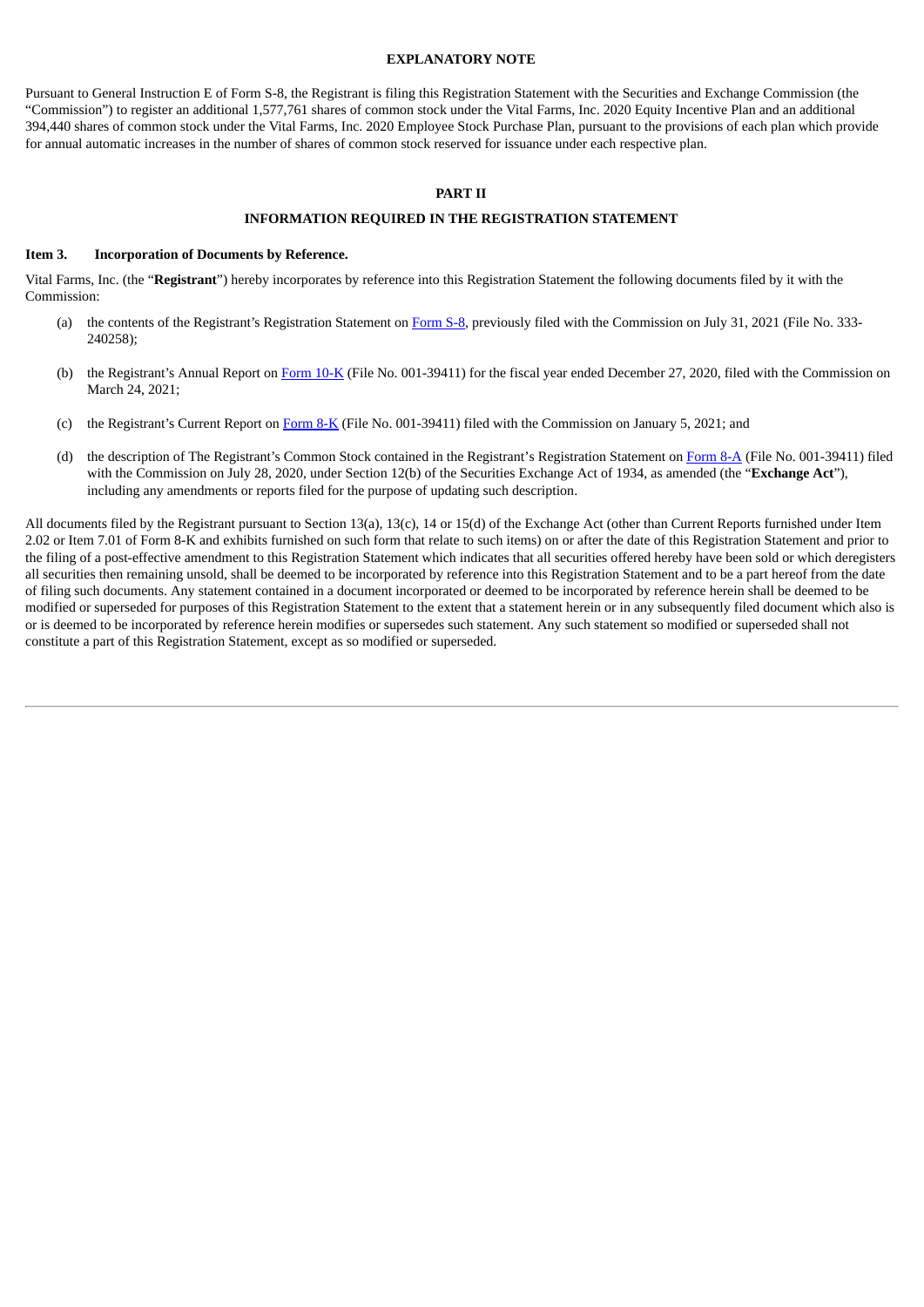### **Item 8. Exhibits.**

The exhibits to this Registration Statement are listed below:

| <b>Exhibit</b><br>Number | <b>Exhibit Description</b>                                                                                                                                                                                                                                                                                   |
|--------------------------|--------------------------------------------------------------------------------------------------------------------------------------------------------------------------------------------------------------------------------------------------------------------------------------------------------------|
| 4.1                      | Amended and Restated Certificate of Incorporation, as currently in effect (incorporated herein by reference to Exhibit 3.1 to the Company's<br>Current Report on Form 8-K (File No. 001-39411), filed with the SEC on August 4, 2020).                                                                       |
| 4.2                      | Amended and Restated Bylaws, as currently in effect (incorporated herein by reference to Exhibit 3.2 to the Company's Current Report on<br>Form 8-K (File No. 001-39411), filed with the SEC on August 4, 2020).                                                                                             |
| 4.3                      | Form of Common Stock Certificate (incorporated herein by reference to Exhibit 4.1 to the Registrant's Registration Statement on Form S-1<br>(File No. 333-239772), filed with the Commission on July 9, 2020).                                                                                               |
| 4.4                      | 2020 Equity Incentive Plan (incorporated herein by reference to Exhibit 4.8 to the Company's Registration Statement on Form S-8 (File No.<br>333-240258), filed with the SEC on July 31, 2020).                                                                                                              |
| 4.5                      | Forms of Grant Notice, Stock Option Agreement and Notice of Exercise under the 2020 Equity Incentive Plan (incorporated herein by<br>reference to Exhibit 10.5 to the Registrant's Registration Statement on Form S-1 (File No. 333-239772), filed with the Commission on July<br>$9, 2020$ ).               |
| 4.6                      | Forms of Employee Restricted Stock Unit Grant Notice and Award Agreement under the 2020 Equity Incentive Plan (incorporated herein<br>by reference to Exhibit 10.6 to the Registrant's Registration Statement on Form S-1 (File No. 333-239772), filed with the Commission on<br>July 9, 2020).              |
| 4.7                      | Forms of Non-Employee Director Restricted Stock Unit Grant Notice and Award Agreement under the 2020 Equity Incentive Plan<br>(incorporated herein by reference to Exhibit 10.7 to the Registrant's Registration Statement on Form S-1 (File No. 333-239772), filed with<br>the Commission on July 9, 2020). |
| 4.8                      | 2020 Employee Stock Purchase Plan (incorporated herein by reference to Exhibit 4.12 to the Company's Registration Statement on Form S-<br>8 (File No. 333-240258), filed with the SEC on July 31, 2020).                                                                                                     |
| $5.1*$                   | Opinion of Cooley LLP.                                                                                                                                                                                                                                                                                       |
| $23.1*$                  | <b>Consent of Independent Registered Public Accounting Firm.</b>                                                                                                                                                                                                                                             |
| $23.2*$                  | Consent of Cooley LLP (included in Exhibit 5.1).                                                                                                                                                                                                                                                             |
| $24.1*$                  | Power of Attorney (included on the signature page of this Form S-8).                                                                                                                                                                                                                                         |
| $\ast$                   | Filed herewith                                                                                                                                                                                                                                                                                               |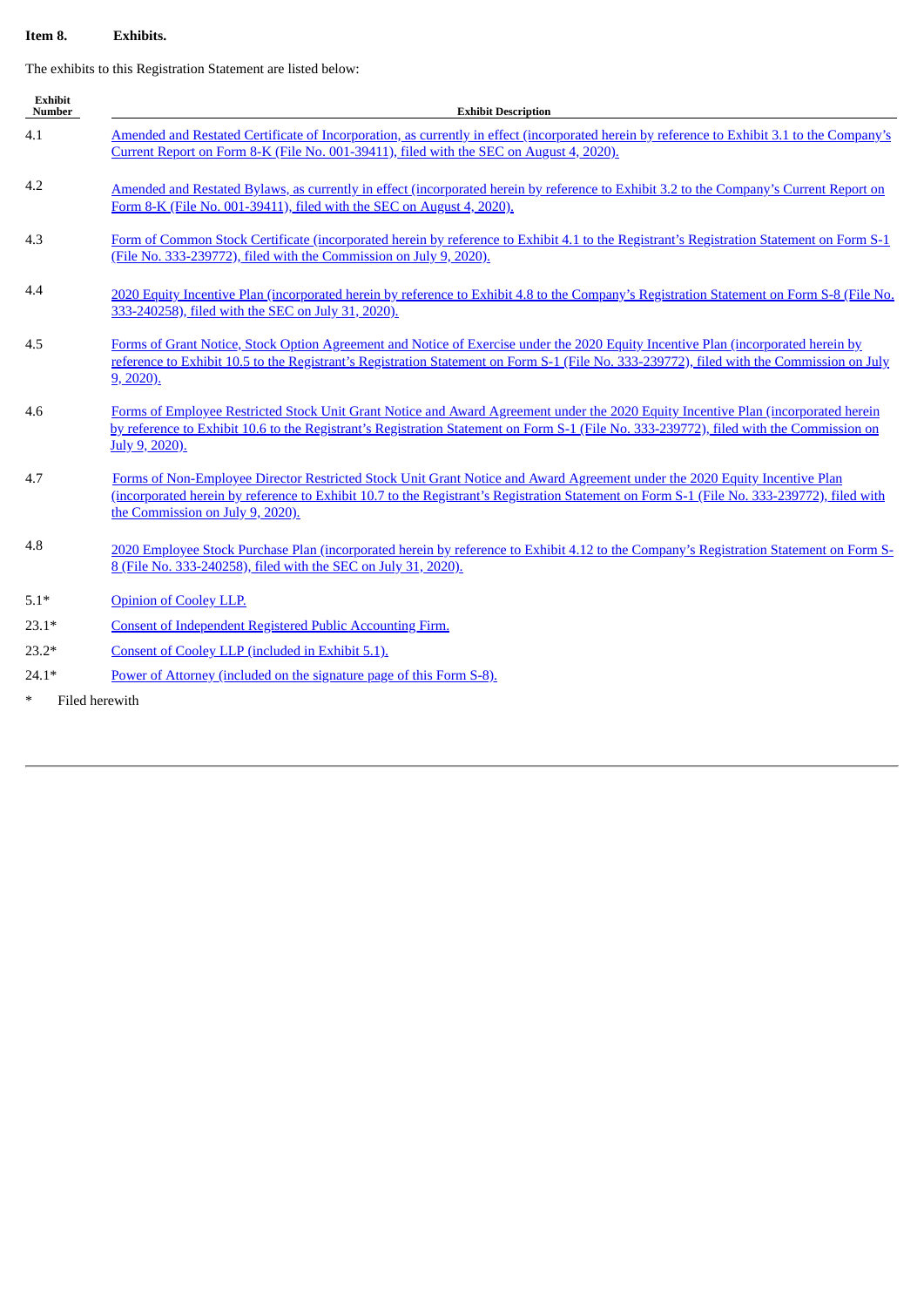#### **SIGNATURES**

Pursuant to the requirements of the Securities Act of 1933, the Registrant certifies that it has reasonable grounds to believe that it meets all of the requirements for filing on Form S-8 and has duly caused this Registration Statement to be signed on its behalf by the undersigned, thereunto duly authorized, in the City of Austin, State of Texas on March 24, 2021.

#### **Vital Farms, Inc.**

By: /s/ Russell Diez-Canseco

Russell Diez Canseco President and Chief Executive Officer

#### **POWER OF ATTORNEY**

<span id="page-4-0"></span>**KNOW ALL PERSONS BY THESE PRESENTS,** that each person whose signature appears below constitutes and appoints Russell Diez-Canseco and Bo Meissner, and each or any one of them, his or her true and lawful attorney-in-fact and agent, with full power of substitution and resubstitution, for him or her and in his or her name, place and stead, in any and all capacities, to sign any and all amendments (including post-effective amendments) to this Registration Statement, and to file the same, with all exhibits thereto, and other documents in connection therewith, with the Securities and Exchange Commission, granting unto said attorneys-in-fact and agents, and each of them, full power and authority to do and perform each and every act and thing requisite and necessary to be done in connection therewith, as fully to all intents and purposes as he or she might or could do in person, hereby ratifying and confirming all that said attorneys-in-fact and agents, or any of them, or their or his or her substitutes or substitute, may lawfully do or cause to be done by virtue hereof.

Pursuant to the requirements of the Securities Act of 1933, this Registration Statement on Form S-8 has been signed by the following persons in the capacities and on the dates indicated.

| <b>Signature</b>         | <b>Title</b>                                    | <b>Date</b>    |
|--------------------------|-------------------------------------------------|----------------|
| /s/ Russell Diez-Canseco | President, Chief Executive Officer and Director | March 24, 2021 |
| Russell Diez-Canseco     | (Principal Executive Officer)                   |                |
| /s/ Bo Meissner          | Chief Financial Officer                         | March 24, 2021 |
| <b>Bo Meissner</b>       | (Principal Financial Officer)                   |                |
| /s/ Jeffery S. Dawson    | <b>Chief Accounting Officer</b>                 | March 24, 2021 |
| Jeffery S. Dawson        | (Principal Accounting Officer)                  |                |
| /s/ Matthew O'Haver      | <b>Executive Chairman and Director</b>          | March 24, 2021 |
| Matthew O'Hayer          |                                                 |                |
| /s/ Kofi Amoo-Gottfried  | Director                                        | March 24, 2021 |
| Kofi Amoo-Gottfried      |                                                 |                |
| /s/ Brent Drever         | Director                                        | March 24, 2021 |
| <b>Brent Drever</b>      |                                                 |                |
| /s/ Glenda Flanagan      | Director                                        | March 24, 2021 |
| Glenda Flanagan          |                                                 |                |
| /s/ Kelly Kennedy        | Director                                        | March 24, 2021 |
| Kelly Kennedy            |                                                 |                |
| /s/ Karl Khoury          | Director                                        | March 24, 2021 |
| Karl Khoury              |                                                 |                |
| /s/ Denny Marie Post     | Director                                        | March 24, 2021 |
| Denny Marie Post         |                                                 |                |
| /s/ Gisel Ruiz           | Director                                        | March 24, 2021 |
| <b>Gisel Ruiz</b>        |                                                 |                |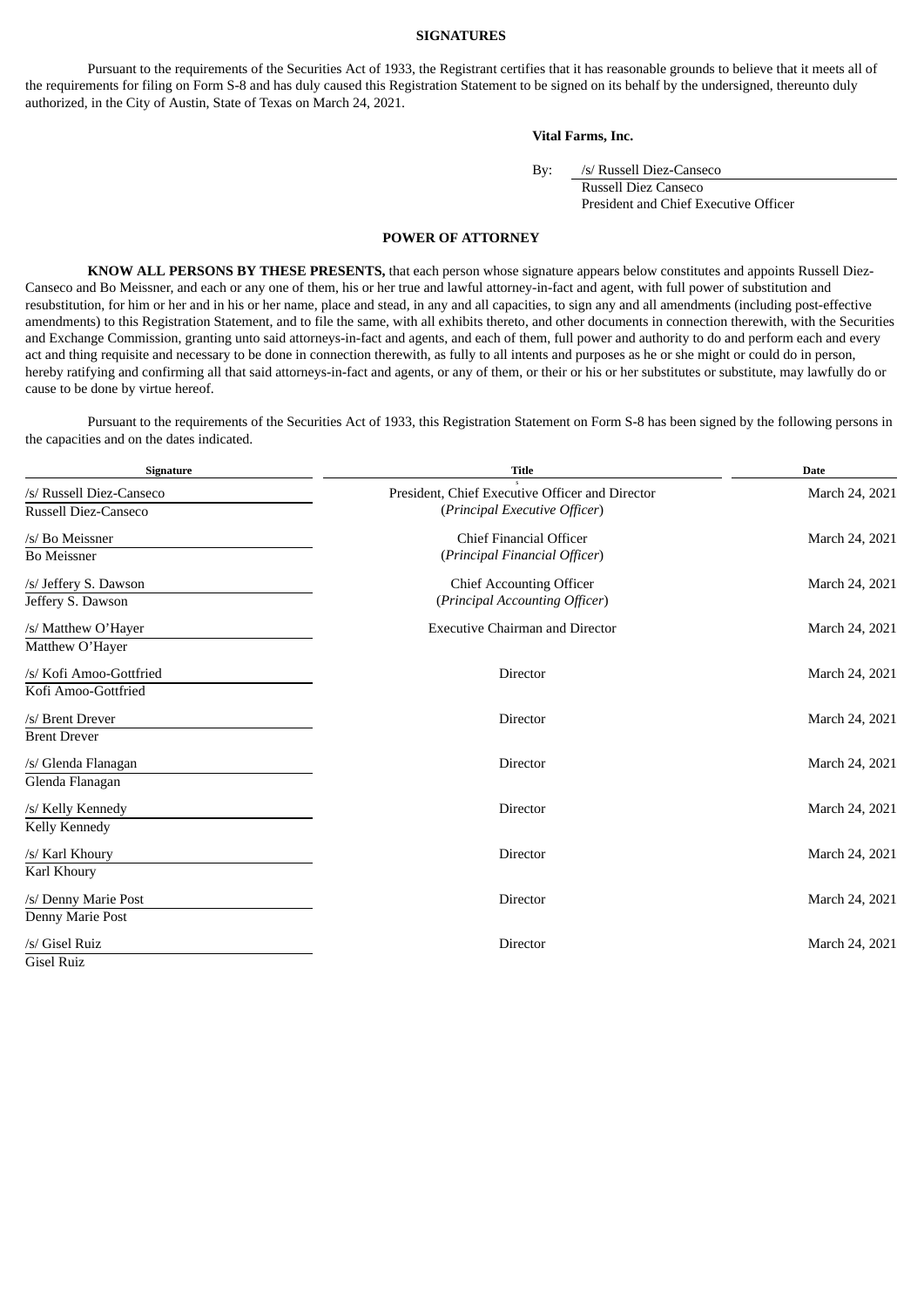<span id="page-5-0"></span>

Jaime L. Chase +1 202 728 7096 jchase@cooley.com

March 24, 2021

Vital Farms, Inc. 3601 South Congress Avenue, Suite C100 Austin, Texas 78704

Ladies and Gentlemen:

We have acted as counsel to Vital Farms, Inc., a Delaware corporation (the "*Company*"), in connection with the filing of a Registration Statement on Form S-8 (the "*Registration Statement*") with the Securities and Exchange Commission covering the offering of up to 1,971,608 shares (the "*Shares*") of the Company's common stock, par value \$0.0001 per share (the "*Common Stock*"), consisting of (a) 1,577,761 shares of Common Stock issuable pursuant to the Company's 2020 Equity Incentive Plan (the "*2020 EIP*") and (b) 394,440 shares of Common Stock, issuable pursuant to the Company's 2020 Employee Stock Purchase Plan (together with the 2020 EIP, the "*Plans*").

In connection with this opinion, we have examined and relied upon (a) the Registration Statement and related prospectuses, (b) the Company's Amended and Restated Certificate of Incorporation and Amended and Restated Bylaws, each as currently in effect, (c) the Plans and (d) originals or copies certified to our satisfaction of such records, documents, certificates, memoranda and other instruments as in our judgment are necessary or appropriate to enable us to render the opinion expressed below. We have assumed the genuineness of all signatures, the authenticity of all documents submitted to us as originals, the conformity to originals of all documents submitted to us as copies, the accuracy, completeness and authenticity of certificates of public officials and the due authorization, execution and delivery by all persons other than by the Company of all documents where authorization, execution and delivery are prerequisites to the effectiveness thereof. As to certain factual matters, we have relied upon a certificate of an officer of the Company and have not independently verified such matters.

Our opinion is expressed only with respect to the General Corporation Law of the State of Delaware. We express no opinion to the extent that any other laws are applicable to the subject matter hereof and express no opinion and provide no assurance as to compliance with any federal or state securities law, rule or regulation.

On the basis of the foregoing, and in reliance thereon, we are of the opinion that the Shares, when sold and issued in accordance with the Plans, the Registration Statement and related prospectuses, will be validly issued, fully paid, and nonassessable (except as to shares issued pursuant to certain deferred payment arrangements, which will be fully paid and nonassessable when such deferred payments are made in full).

> Cooley LLP 1299 Pennsylvania Avenue, NW, Suite 700 Washington, DC 20004-2400 t: (202) 842-7800 f: (202) 842-7899 cooley.com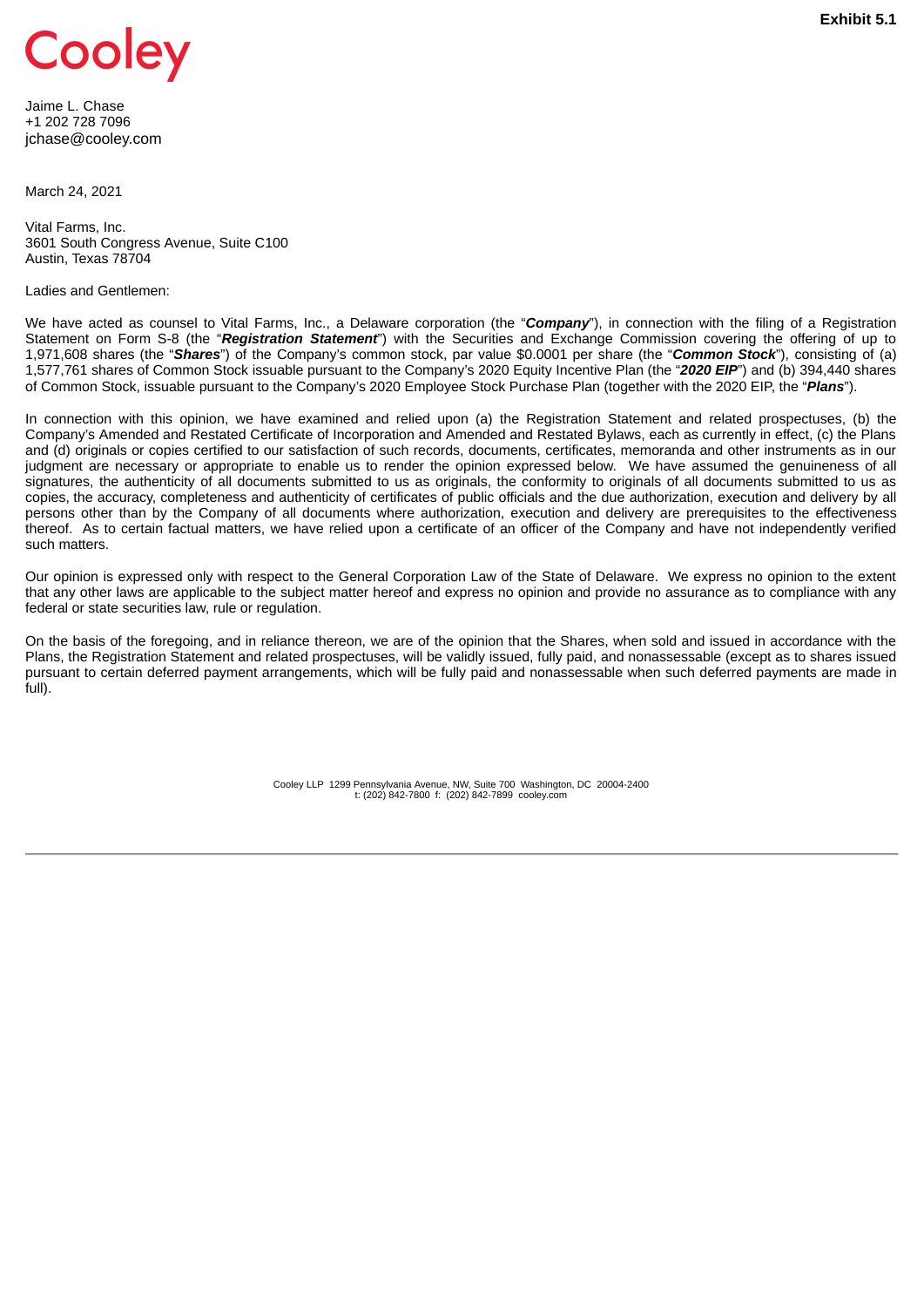

Vital Farms, Inc. March 24, 2021 Page Two

We consent to the filing of this opinion as an exhibit to the Registration Statement.

Sincerely,

Cooley LLP

By: /s/ Jaime L. Chase Jaime L. Chase

Cooley LLP 1299 Pennsylvania Avenue, NW, Suite 700 Washington, DC 20004-2400 t: (202) 842-7800 f: (202) 842-7899 cooley.com